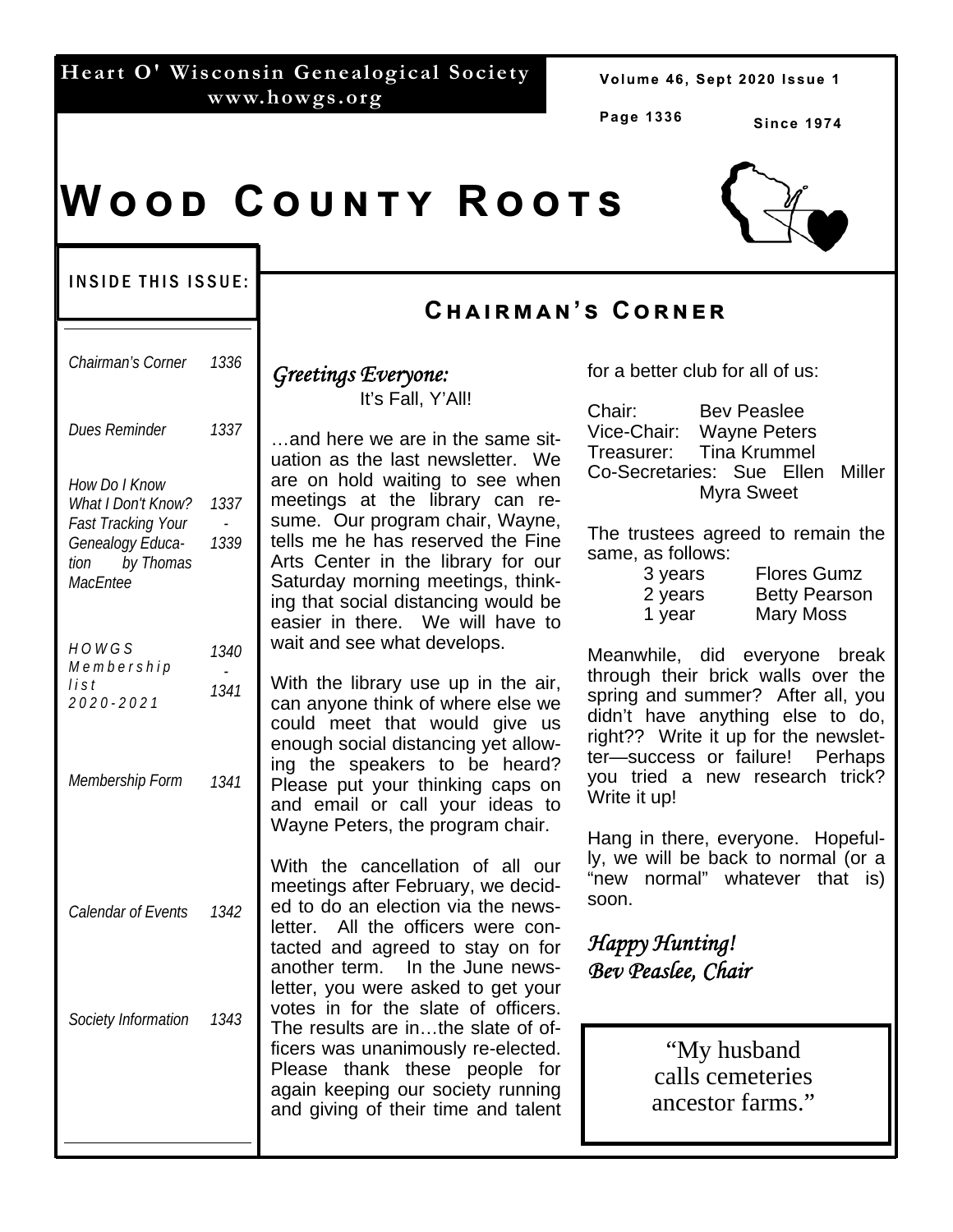### **Oඎඎඑඋඍකඛ**

 Officers were voted in at the end of last year to take us on into the new year. Please help the officers out in any way that you can. Our society is only as strong as its members.

Chairman: Bev Peaslee

Vice Chairman: Wayne Peters

Secretary: Sue Miller & Myra Sweet

Treasurer: Tina Krummel

Trustee: Mary Moss

## **Dues!**

 It's that time of year again—your annual dues are payable now. Our membership year runs from **August 1 through July 31.** 

 Check your newsletter label. The line above your name has the expiration date of your membership. There is a membership form on page 1341 of this newsletter. Please check with Tina, our treasurer, on the status of your membership.

# **How Do I Know What I Don't Know? Fast Tracking Your Genealogy Education by Thomas MacEntee**

Albert Einstein, the famous scientist once said: "The more I learn, the more I realize how much I don't know."

Genealogists who have been tracing family history for several years sometimes need to get out of their "bubble" of assumed knowledge and remind themselves that they really don't have the necessary knowledge when it comes to a research resource or methodology. This takes courage and resolve especially when you've been doing this for many years. If we don't, we run the risk of researching with blinders on our eyes and running into brick walls.

#### **How to Identify a Knowledge Gap in Genealogy**

Admitting you don't know something is half the battle. You really need to commit to consistently creating an action plan when you find the need to learn something.

#### **Create a Knowledge Gap List.**

Get it down in writing either by hand or digitally. If you discover for the first time that you have a Huguenot ancestor, create a list of sub-topics about which you want to learn more. For this example, you could include: Huguenot history, Huguenot migration to the United States, Huguenot religious practices, Huguenot surnames, etc.

**Identify your research needs**. Your Knowledge Gap list will be driven by what you need to ac-

complish with your research. Doing so could open the door to special record sets including church and immigration records.

Using the Huguenot example above, I would want to know more about Ann Freer, my 3rd greatgrandmother who has a Huguenot surname and lived in New Paltz, New York, an area with a large Huguenot population. Were there special naming conventions for children? Were there specific religious practices often found in similar ethnic groups? Where were the Huguenots based in Europe?

#### **Be honest – no one will see your list.**

Take off those blinders! If you are not honest with yourself as to the gaps in your knowledge, you won't benefit from new discoveries. You will continue to find the same records and record sets and get the same results.

#### **Best Ways to Quickly Get Up To Speed on a Resource**

Let's say you have an immediate need to "get smart" about a topic, such as World War I draft registration. You want to know who in the United States was required to register, how many registration periods occurred, what type of information is included on the cards, how can the cards be accessed online and in person?

**FamilySearch Research Wiki** 

One of the best, free, online resources for genealogists is the **FamilySearch Wiki**. Similar to Wikipedia, this wiki has over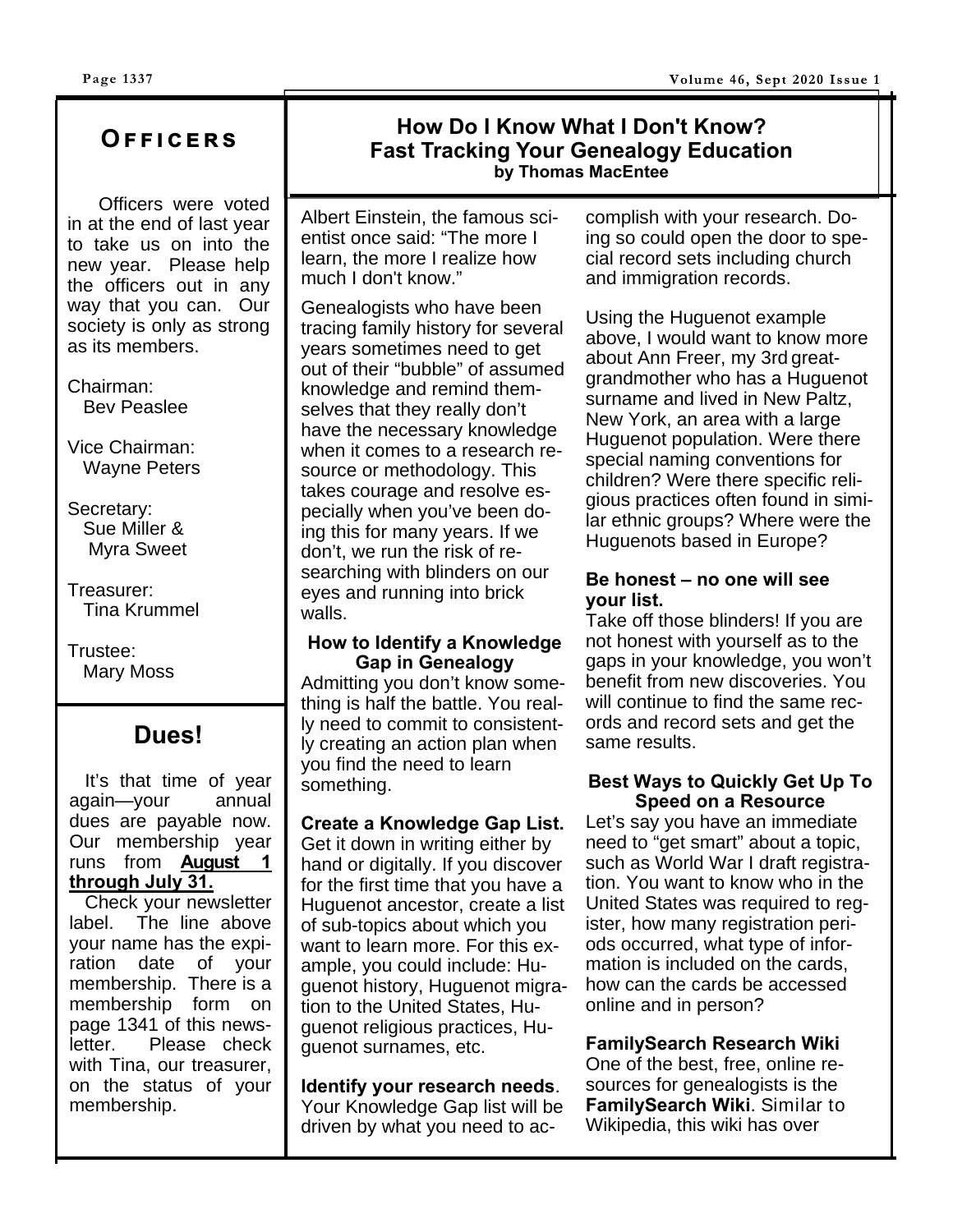#### **Continued: How Do I Know What I Don't Know? Fast Tracking Your Genealogy Education**

#### **By Thomas MacEntee**

86,000 articles covering a variety of topics.

Use the **Search** function to look for your topic and remember to first search **broad** and not too specific. Under broader topics, such as New York, you will find sub-topics on Census, Cemeteries, etc.

What if you can't find your topic in the FamilySearch Wiki? This is a perfect opportunity for you to give back to the genealogy community once you have built up your body of knowledge on a topic. The FamilySearch Wiki is a true wiki in that any user can create a topic page and add information.

#### **Facebook Groups**

Even if you strongly dislike **Facebook**, you might consider signing up just to gain access to Facebook **Groups** related to genealogy and family history. From German Document Translations to French African Genealogy, you will find thousands of groups run by volunteers in the genealogy community.

To locate a group related to your knowledge gap, use the **Search** engine at the top left of the Facebook page. Once the results appear, it is important to focus only on **Groups**, not People or Pages. While these resources might be helpful, only Groups provide a collaborative environment where you can post a query and get a quick response from group members. In addition, don't forget to search within the group to look for previous posts and also access the **Files** section for important documents related to the topic.

#### **Work Your Genealogy Network – Offline and Online**

Along with using Facebook Groups to gain knowledge about specific topics, remember that you have access to both in-person networks as well as online networks.

Other online networks include **Ancestry Mes-**

**sage Boards** (still active!), genealogical society websites, as well as social media platforms such as Twitter and Pinterest.

For offline networks look to your local genealogy society as well as genealogy department of a local public library.

#### **Going Forward: Using Constant Curiosity for Genealogy Success**

Once you learn how to identify a knowledge gap and how to fill it, you need to commit to being constantly curious especially when encountering new finds about your ancestors.

#### **Extract Every Clue . . . and Track Them!**

One of the easiest pitfalls in genealogical research, and one of which I've been guilty, is getting so excited about a find that you overlook other clues in a document. And add to that the inability to track clues for your "to do" list of research later on. Here's a quick way to overcome this "sinkhole":

**Use a To Do List to track new infor-**

**mation**. You can use a piece of paper, a notebook, a note taking program like **Evernote** or even a spreadsheet. But you need some way to track and remember any clues you may find when reviewing a document. Don't tell yourself that you'll remember it the next day, next week or next month.

 **Include details on how you found the new information**. Some researchers compose a "quick" source citation for new clues such as "NARA, World War I Draft Registration Card for John Ralph Austin, accessed 10 October 2017 via Ancestry. Indicates wife and child as of 5 June 1917.

**Extrapolate clues to form To Do List questions**. When you locate a new bit of information – such as a place of **employment – your mind should be working to form these questions: What type of job did he have**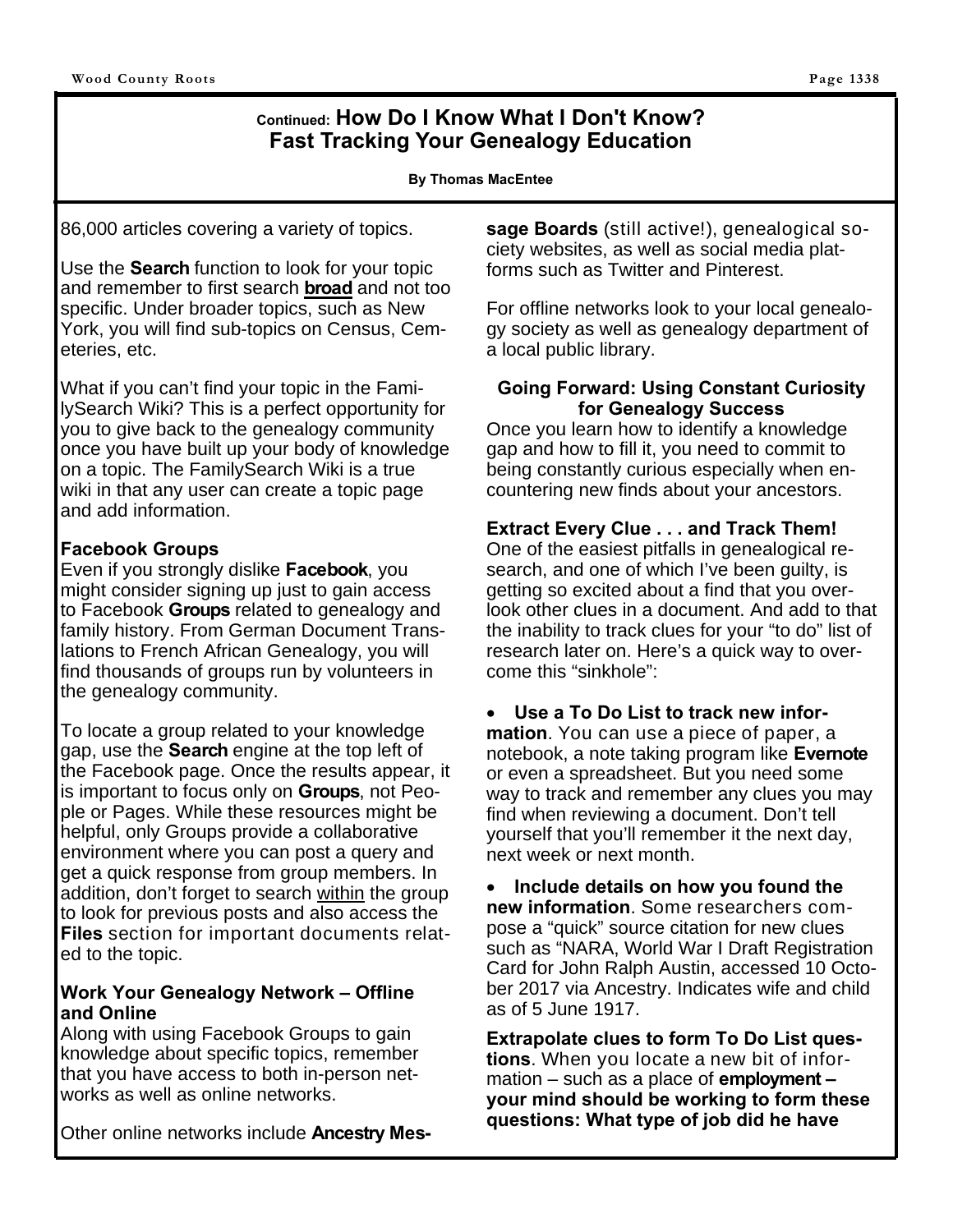**Continued How Do I Know What I Don't Know? Fast Tracking Your Genealogy Education By Thomas MacEntee** 

**there? Where was the employer located? When did he start working there? Is the company still in existence and do they have employee records?** 

**Understand How Your Ancestor Lived**  Very often we aren't curious about new information because we don't have solid knowledge on how our ancestors lived and what experiences they endured.

The best way to access background information on ancestor circumstances is to be curious and to use social history resources such as **JSTOR** or **Sage Publications** online or at a local library. These databases provide access to academic research articles, theses, dissertations, and more about past events and ways of life.

Example: my research shows that my greatgrandfather John Ralph Austin was nearly 10 years old in 1905 when his family suddenly moved from a house they owned and a quiet live in a small upstate New York town to a rented apartment in New York City. Further social history research indicated that there was a financial "panic" in 1903 in the United States that caused John Ralph's father to lose his butcher business. He then went to work in a laundry in the Bronx in 1905 and moved his family there.

#### **Long-Term Educational Plan**

Using your Knowledge Gap List, locate genealogical educational opportunities including online webinars (**Legacy Family Tree Webinars**) as well as genealogy conferences and institutes (**Salt Lake Institute for Genealogy**). Commit to attending at least one webinar each month and one in-person conference or institute a year.

#### **Conclusion**

"When we say what we don't know, it increases the likelihood that someone who does know will offer to help." thought leader Simon Sinek.

Don't be afraid to admit there are gaps in your genealogy knowledge. But go beyond just owning up to it, do something about it!

#### **Resource List**

**Ancestry Message Boards** https://www.ancestry.com/boards/

**EBSCO Information Services** https://www.ebsco.com/

**Evernote**  https://www.evernote.com

- **FamilySearch Research Wiki** https://www.familysearch.org/wiki/en/Main\_Page
- **Genealogy on Facebook List** https://socialmediagenealogy.com/genealogy-onfacebook-list/
- **Genealogical Research Institute of Pittsburgh (GRIP)**  http://www.gripitt.org/

**Institute of Genealogy and Historical Research (IGHR)**  http://www.ighr.gagensociety.org/

#### **JSTOR** https://www.jstor.org/

**Legacy Family Tree Webinars**  https://familytreewebinars.com/

**Pinterest**  https://www.pinterest.com

**Sage Publishing** https://us.sagepub.com/en-us/nam/home

**Salt Lake Institute of Genealogy**  https://slig.ugagenealogy.org/

**Twitter**  https://www.twitter.com

**WorldCat** http://www.worldcat.org/

*©2019, copyright Thomas MacEntee. All rights reserved. For more information, please visit Abundant Genealogy at http://abundantgenealogy.com.*]

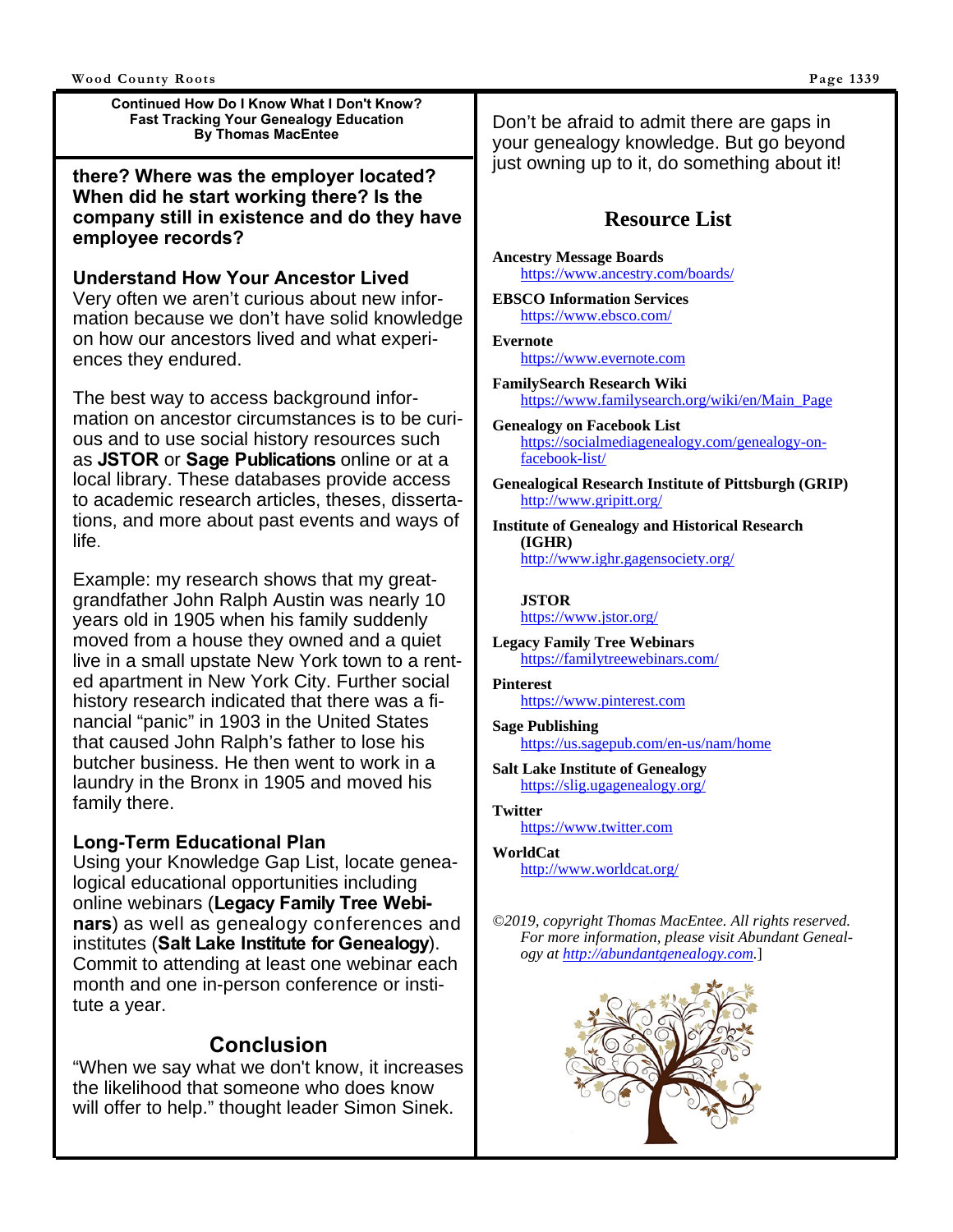# **HOWGS Members 2020-2021**

| Last name     | first name            | address                              | <b>CITY</b>        | state zip |            | exp       |
|---------------|-----------------------|--------------------------------------|--------------------|-----------|------------|-----------|
| Allen County  | <b>Public Library</b> | PO Box 2270                          | Fort Wayne         | IN        | 46801-2270 | 8/19/2020 |
| <b>Becker</b> | Lori                  | 1750 2nd Ave S Apt 309               | <b>Wisc Rapids</b> | WI        | 54495-5602 | 8/20/2020 |
| Blount        | Eleanor               | 9131 County Rd Z                     | Nekoosa            | WI        | 54457-8216 | 8/19/2020 |
| Castell       | Janet                 | 3420 Griffith Ave                    | Wis. Rapids        | WI        | 54494-7522 | 8/19/2020 |
| Chitek        | Ben                   | 141 14th Ave N                       | Wis. Rapids        | WI        | 54495-2412 | 8/19/2020 |
| Clark         | John/Sandy            | 4110 Ridgeview Lane                  | <b>Wisc Rapids</b> | WI        | 54494-6755 | 8/22/2021 |
| Cox           | WT                    | 201 Village Rd                       | Shallotte          | <b>NC</b> | 28470-4441 | 8/20/2020 |
| Diesburg      | Jim                   | 8311 Hwy 13 S Lot 51                 | Wis. Rapids        | WI        | 54494-9500 | 8/19/2020 |
| Dimick        | Doreen                | 5821 Church Ave                      | Wis. Rapids        | WI        | 54494-9136 | 8/20/2020 |
| Evenhouse     | George / Carol        | 1026 Eastview Ct                     | Wausau             | WI        | 54403-9314 | 8/19/2021 |
| Fischer       | Patricia              | 244 Cranbrook Court                  | Nekoosa            | WI        | 54457-8156 | 8/19/2020 |
| Foster        | Margaret              | 3947 Ugstad Rd                       | Hermantown         | <b>MN</b> | 55811-3651 | 8/20/2021 |
| Greeno        | Anna                  | 8111 Highway 13 S                    | Wis. Rapids        | WI        | 54494-8537 | 8/20/2021 |
| Groskopf      | Jim / Gerri           | 8374 Camp Pinemere Rd                | Minocqua           | WI        | 54548-9033 | 8/20/2021 |
| Gumz          | Flores                | 220 10th St S                        | Wis. Rapids        | WI        | 54494-4627 | 8/20/2021 |
| Herzberg      | Dennis                | 211 15th St N                        | Wis. Rapids        | WI        | 54494-4431 | Life      |
| Keehn         | Arlene                | 4040 Wedgewood Cir                   | Wis. Rapids        | WI        | 54494-7802 | Life      |
| Keehn         | Joyce                 | 1110 15th St N                       | Wis. Rapids        | WI        | 54494-3027 | 8/19/2021 |
| Kester        | Denis / Barbara       | 6121 Helke Rd                        | Wis. Rapids        | WI        | 54494-7728 | 8/19/2020 |
| Krause        | Dennis                | 683 Blue Ridge Lane                  | Nekoosa            | WI        | 54457-7330 | 8/20/2021 |
| Krohn         | Inez                  | 340 Tyler Ave                        | Port Edwards       | WI        | 54469-1036 | 8/20/2021 |
| LeBouton      | Anne                  | W8805 Beechnut Ave                   | Wautoma            | WI        | 54982-5210 | 8/20/2020 |
| Legare        | Helen                 | P.O. Box 383                         | <b>Wisc Rapids</b> | WI        | 54495-0383 | 8/20/2020 |
| Krummel       | Tina                  | 2520 Ranger Rd                       | Wis. Rapids        | WI        | 54494-9121 | 8/19/2021 |
| Mackaben      | Margaret              | 1410 Two Mile Ave #307               | Wisc rapids        | WI        | 54494-6629 | 8/20/2020 |
| Marcinowski   | Linda                 | 3872 E Iona Terrace                  | Cudahy             | WI        | 53110-2720 | 8/20/2021 |
| Mary          | Bonnie                | 2930 Sampson St                      | <b>Wisc Rapids</b> | WI        | 54494-6270 | 8/20/2020 |
| Matthews      | Dan / Barb            | 299 Plank Hill Ln                    | Nekoosa            | WI        | 54457-9524 | 8/19/2021 |
| McChesney     | Lu Anne               | 151 La Vigne Ave                     | Port Edwards       | WI        | 54469-1336 | 8/20/2020 |
| Meier         | Eugene                | N2665 Cty Rd QQ                      | King               | WI        | 54946-0600 | 8/21/2021 |
| Miller        | Sue Ellen             | 3021 Ten Mile Ave                    | Wis. Rapids        | WI        | 54494-8564 | 8/20/2020 |
| Milz          | Connie                | 2905 Cty Rd P                        | Milladore          | WI        | 54454-9753 | 8/20/2020 |
| Moss          | Mary                  | 1510 25th Ave S                      | Wis. Rapids        | WI        | 54495-3875 | 8/19/2020 |
| Murphy        | Kathy                 | 5121 Hunters Ridge Dr                | Wis. Rapids        | WI        | 54494-7735 | 8/19/2020 |
| Murray        | Marlene               | 1019 Angleus Dr                      | Nekoosa            | WI        | 54457-1617 | 8/19/2021 |
| Neinfeldt     | Diantha J             | 3411 Washington Str #303 Wis. Rapids |                    | WI        | 54494-6868 | 8/20/2020 |
| Orgish        | Ted & Rose            | 514 Heminger Ct                      | Nekoosa            | WI        | 54457-7538 | 8/20/2020 |
| Orlowski      | Jean                  | 12028 Hollywood Rd                   | Nekoosa            | WI        | 54457-7564 | 8/19/2021 |
| O'Shasky      | Kay                   | 411 9th St S                         | Wis Rapids         | WI        | 54494-5021 | 8/19/2020 |
| Pelot         | Don/Judy              | 5391 Cty Rd Q                        | Wis Rapids         | WI        | 54495-9346 | 8/19/2020 |
| Pearson       | <b>Betty Lou</b>      | 2541 Church Ave.                     | Wis. Rapids        | WI        | 54494-9143 | 8/19/2020 |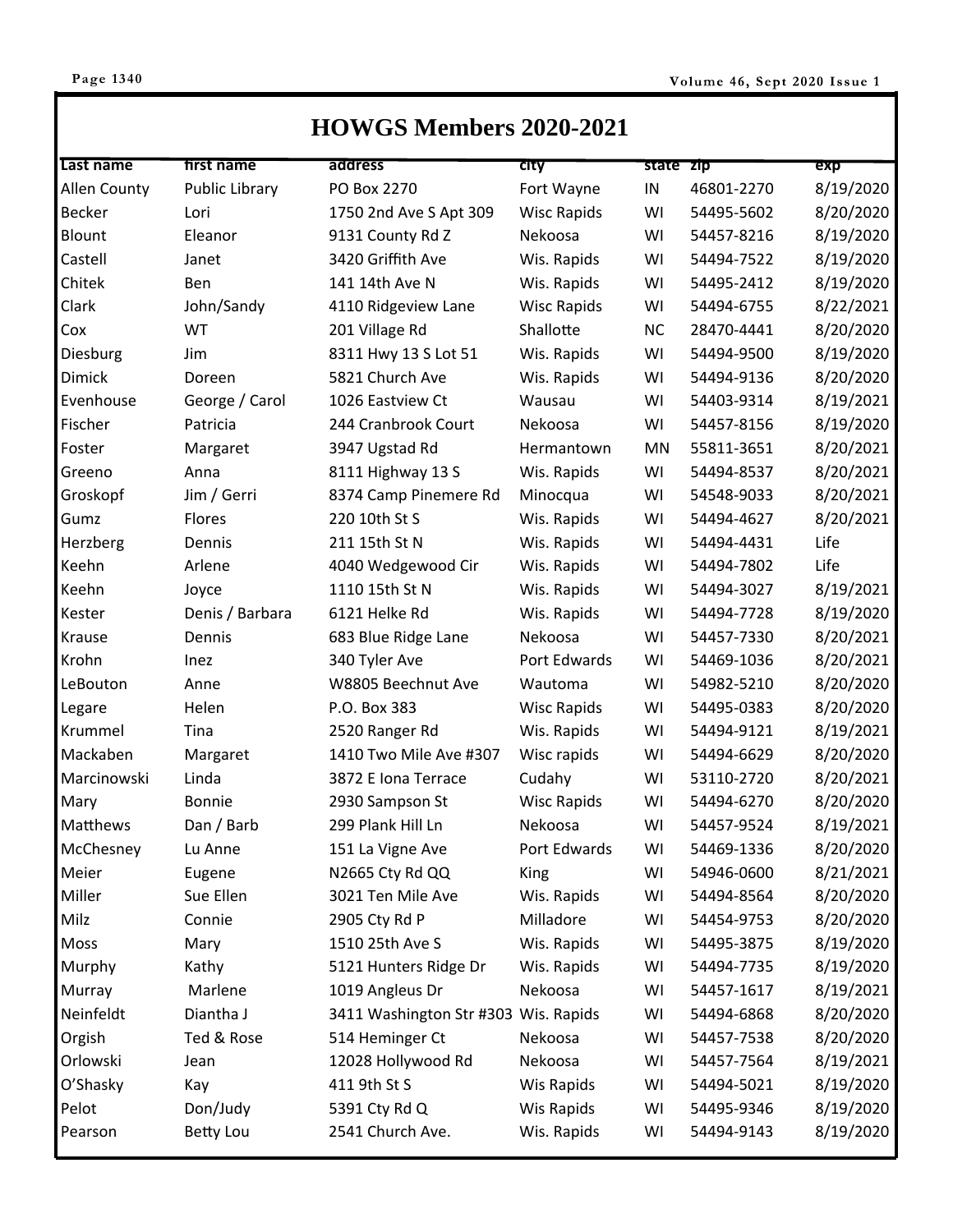| Peaslee    | <b>Beverly</b>     | 3869 County Road N      | Milladore          | WI | 54454-9720 | 8/20/2022 |
|------------|--------------------|-------------------------|--------------------|----|------------|-----------|
| Peters     | Mary               | 4718 Ruesch Rd          | Vesper             | WI | 54489-9721 | 8/19/2021 |
| Peters     | Wayne              | 2910 77th St S          | <b>Wisc Rapids</b> | WI | 54494-7311 | 8/20/2021 |
| Plano      | Franklin/ Jo Ann V | 412 LaSalle St          | Wausau             | WI | 54403-5665 | 8/20/2021 |
| Reber      | Norma              | 707 S Section St        | Nekoosa            | WI | 54457-1445 | 8/19/2021 |
| Reinke     | Nathalie           | 1621 48th Str So.       | <b>Wisc Rapids</b> | WI | 54494-7025 | 8/19/2020 |
| Ryterske   | Donna M.           | 5N135 Hanson Rd         | Lily Lake          | IL | 60175-8102 | 8/19/2021 |
| Schenk     | <b>Barbara</b>     | 3111 6th Street So.     | Wisc. Rapids       | WI | 54494      | 4/1/2020  |
| Smith      | Marion             | 9312 Bainbridge Trail   | <b>Wisc Rapids</b> | WI | 54494-9174 | 8/19/2020 |
| Steward    | Roberta            | 529 Heminger Ct         | Nekoosa            | WI | 54457-7538 | 8/20/2020 |
| Stimac     | <b>Beverly</b>     | 2525 31st St N          | Wis. Rapids        | WI | 54494-1804 | 8/19/2020 |
| Susa       | Jake/Diane         | 10686 County Rd BB      | Marshfield         | WI | 54449-9559 | 8/20/2021 |
| Sweet      | Myra J             | PO Box 174              | Nekoosa            | WI | 54457-0174 | 8/19/2020 |
| Tomsyck    | Michael            | 957 Kimberton Ct        | Sun Praire         | WI | 53590-4011 | 8/19/2020 |
| Van Wormer | Pat                | 5510 Townline Rd        | <b>Wisc Rapids</b> | WI | 54494-8140 | 8/19/2021 |
| Weaver     | Lorraine           | 951 South Biron Dr      | Wis. Rapids        | WI | 54494-1861 | 8/19/2020 |
| Wotruba    | Carol              | 1175 Blue Iris Ct       | Wis. Rapids        | WI | 54494-4243 | Life      |
| Wright     | Edmund             | 4380 Bountiful Ridge Dr | <b>Bountiful</b>   | UT | 84010-5879 | 8/22/2021 |
| Young      | Sandy              | 1110 Goodnow Ave        | <b>Wisc Rapids</b> | WI | 54494-6482 | 8/19/2020 |
| Zellner    | Crystal            | 5982 Ruess Rd           | Vesper             | WI | 54489-9172 | 8/19/2020 |

**Please note the expiration date. If you are 2020 this will be your last newsletter. Please send your Dues in as soon as possible. Thank You.** 

#### **MEMBERSHIP FORM DETACH AND MAIL WITH A CHECK FOR \$15 PAYABLE TO:**  $HEART$  O' WISCONSIN GENEALOGICAL SOCIETY  $P.O. Box 1565$ **WISCONSIN RAPIDS** WI 54495-1565

| Name<br>. |  |
|-----------|--|
|           |  |

Address: \_\_\_\_\_\_\_\_\_\_\_\_\_\_\_\_\_\_\_\_\_\_\_\_\_\_\_\_\_\_\_\_\_\_\_\_\_\_\_\_\_\_\_\_\_\_\_\_\_\_\_\_\_\_\_\_\_\_\_\_\_\_\_\_\_\_\_\_\_\_\_\_\_\_\_\_\_\_

Phone: (\_\_\_\_) \_\_\_\_\_\_\_\_\_\_\_\_\_\_\_\_\_\_\_\_\_\_\_\_\_\_ E-mail: \_\_\_\_\_\_\_\_\_\_\_\_\_\_\_\_\_\_\_\_\_\_\_\_\_\_\_\_\_\_\_\_\_\_\_\_\_\_\_\_

City: \_\_\_\_\_\_\_\_\_\_\_\_\_\_\_\_\_\_\_\_\_\_\_\_\_\_\_\_\_\_\_\_\_\_\_\_\_\_\_\_\_\_\_\_\_\_ State: \_\_\_\_\_\_ Zip Code: \_\_\_\_\_\_\_\_\_\_\_\_\_\_

New members only: You may have one free surname search if you reside outside of Wood County, WI (a \$10 value).

Surname you would like researched:

The membership list is published once per year in the December newsletter. We ask that you give permission for us to publish your address, telephone number, and e-mail address by responding to the following questions. (Please clearly circle your answer; if no response is given, we will automatically publish): I wish to have the following published in the December newsletter: my address? Yes No; my phone number? Yes No; my e-mail address? Yes No

Members may submit one free query per year, which will be published in the Society's newsletter in order to contact others researching the same ancestors. It should be 50 words or less, not counting the name and address of the submitter. Members and non-members may submit additional queries at the rate of 10 cents per word.

Please enclose a self-addressed, stamped envelope if you want a membership card mailed to you. Thanks.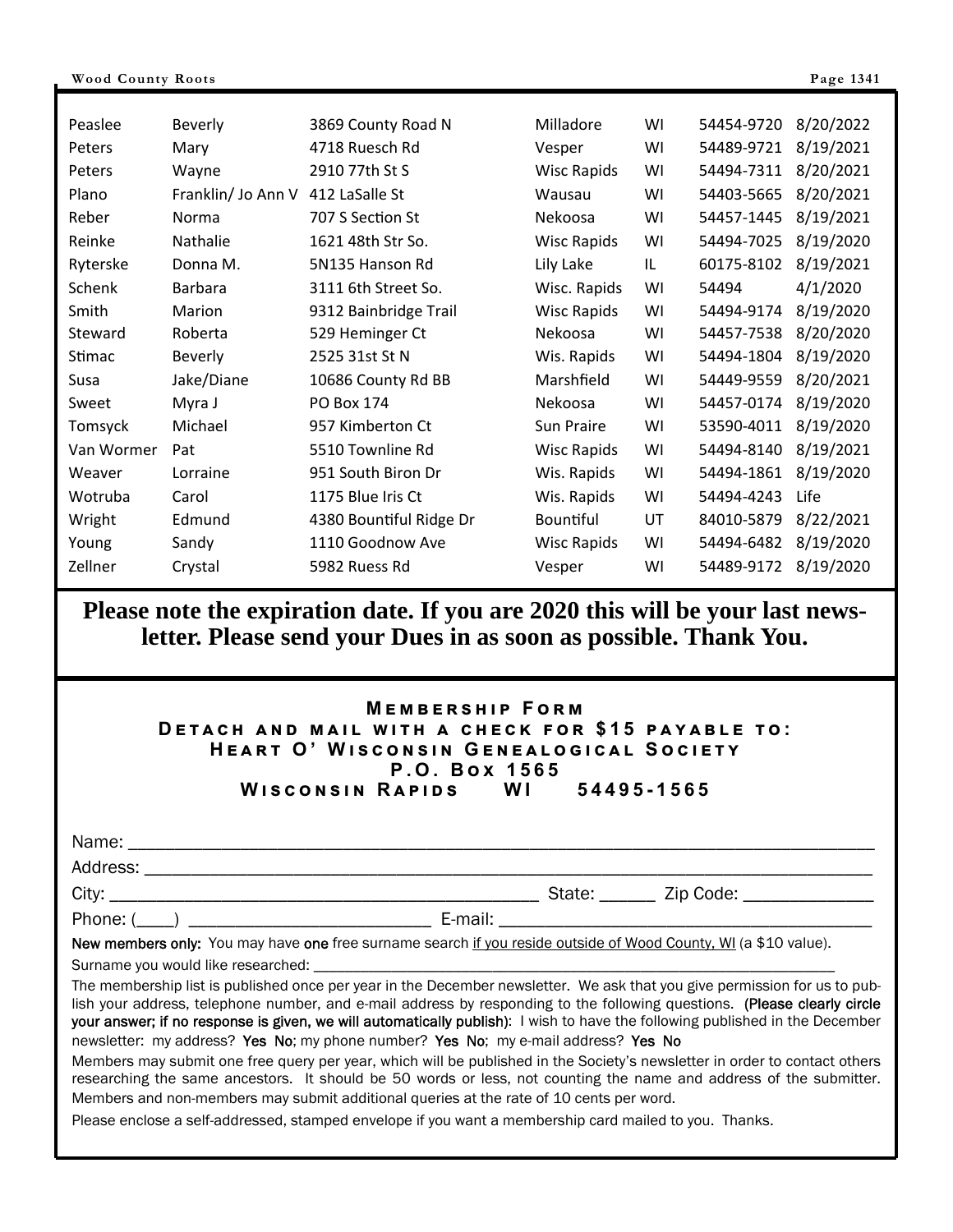# **Cඉඔඍඖඌඉක ඎ Eඞඍඖගඛ**

| <b>September 19, 2020</b>                                                                                                                                                                                                                                                                                                                              | Due to the Library being closed to large groups an<br>in person meeting is TBA                                                                                                                                                                                                                           |  |  |  |
|--------------------------------------------------------------------------------------------------------------------------------------------------------------------------------------------------------------------------------------------------------------------------------------------------------------------------------------------------------|----------------------------------------------------------------------------------------------------------------------------------------------------------------------------------------------------------------------------------------------------------------------------------------------------------|--|--|--|
| October 16-17,2020                                                                                                                                                                                                                                                                                                                                     | <b>WSGS Virtual Fall Seminar</b><br><b>Featuring Friday Pre-Conference Lori Bessler;</b><br><b>On Saturday Elizabeth Williams Gomoll</b><br>The conference will be available for a limited time as a Webinar<br>But you need to register to gain access to it.<br>See WSGS@WSGS.org for more information |  |  |  |
| <b>October 17, 2020</b>                                                                                                                                                                                                                                                                                                                                | I have listed the dates of the meetings but until we have<br>a location or plan, I can not put anything in for the meetings.                                                                                                                                                                             |  |  |  |
|                                                                                                                                                                                                                                                                                                                                                        | November 21, 2020; December 19, 2020,<br>January 16, 2021 (No Meeting),                                                                                                                                                                                                                                  |  |  |  |
|                                                                                                                                                                                                                                                                                                                                                        | February 20, 2021, March 20, 2021, April 17, 2021, May 15, 2021, June 19, 2021                                                                                                                                                                                                                           |  |  |  |
| <b>Membership note:</b><br>will follow the regular day and time.                                                                                                                                                                                                                                                                                       | Due to the Pandemic Meetings are cancelled temporarily, but when they do resume we                                                                                                                                                                                                                       |  |  |  |
| The third Saturday of the month from August through June (skipping January).<br>At 9:30 a.m. At McMillan Memorial Library<br>As a committee we have changed our meeting date and time temporarily to see if attend-<br>ance would rise. We are in need of encouraging new members and activity from mem-<br>bers who are in the Wisconsin Rapids Area. |                                                                                                                                                                                                                                                                                                          |  |  |  |
|                                                                                                                                                                                                                                                                                                                                                        | We would like your input. You can email, or mail our President.                                                                                                                                                                                                                                          |  |  |  |
|                                                                                                                                                                                                                                                                                                                                                        | Email: info@howgs.org                                                                                                                                                                                                                                                                                    |  |  |  |
| U.S Mail: Heart O' Wisconsin Genealogical Society<br>P.O. Box 1565                                                                                                                                                                                                                                                                                     |                                                                                                                                                                                                                                                                                                          |  |  |  |
|                                                                                                                                                                                                                                                                                                                                                        | Wisconsin Rapids, Wisconsin 54495-1565                                                                                                                                                                                                                                                                   |  |  |  |
|                                                                                                                                                                                                                                                                                                                                                        |                                                                                                                                                                                                                                                                                                          |  |  |  |
|                                                                                                                                                                                                                                                                                                                                                        |                                                                                                                                                                                                                                                                                                          |  |  |  |
|                                                                                                                                                                                                                                                                                                                                                        | Look for us on Facebook.com                                                                                                                                                                                                                                                                              |  |  |  |
|                                                                                                                                                                                                                                                                                                                                                        | Heart O' Wisconsin Genealogical Society.                                                                                                                                                                                                                                                                 |  |  |  |
|                                                                                                                                                                                                                                                                                                                                                        | It is a now an open group so please check it out.                                                                                                                                                                                                                                                        |  |  |  |
|                                                                                                                                                                                                                                                                                                                                                        |                                                                                                                                                                                                                                                                                                          |  |  |  |